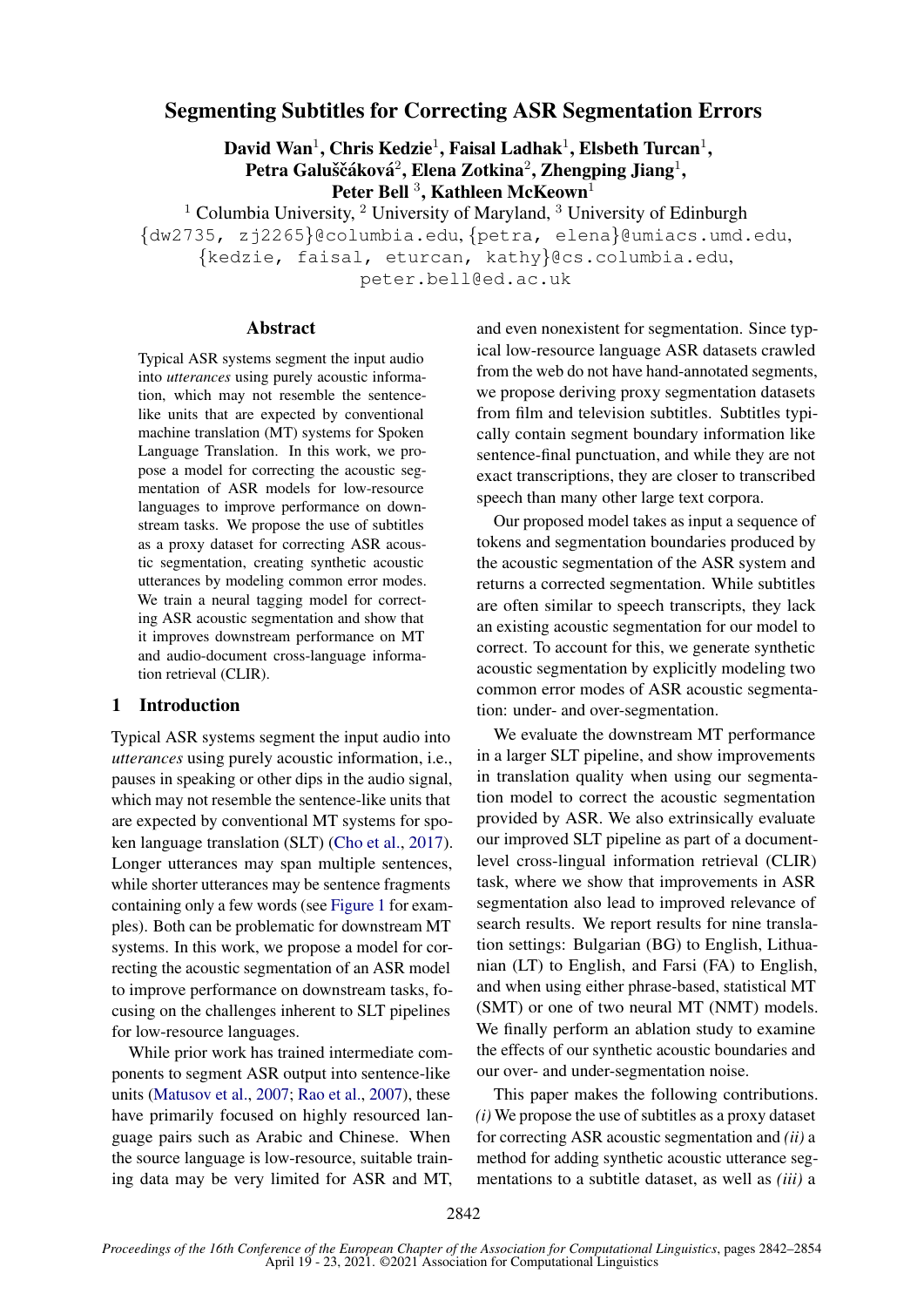<span id="page-1-0"></span>

Figure 1: Example acoustic segmentation errors and their corrections.  $\blacksquare$  indicates a segment boundary.

simple neural tagging model for correcting ASR acoustic segmentation before use in an MT pipeline. *(iv)* Finally, we show downstream performance increases on MT and document-level CLIR tasks, especially for more syntactically complex segments.

#### 2 Related Work

Segmentation in SLT has been studied quite extensively in high-resource settings. Early work used kernel-based SVM models to predict sentence boundaries using language model probabilities along with prosodic features such as pause duration [\(Matusov et al.,](#page-10-0) [2007;](#page-10-0) [Rao et al.,](#page-10-1) [2007\)](#page-10-1) and part-of-speech features derived from a fixed window size [\(Rangarajan Sridhar et al.,](#page-10-2) [2013\)](#page-10-2). Other work has modeled the problem using hidden markov models [\(Shriberg et al.,](#page-10-3) [2000;](#page-10-3) [Gotoh and](#page-9-1) [Renals,](#page-9-1) [2000;](#page-9-1) [Christensen et al.,](#page-9-2) [2001;](#page-9-2) [Kim and](#page-9-3) [Woodland,](#page-9-3) [2001\)](#page-9-3) and conditional random fields [\(Liu et al.,](#page-9-4) [2005;](#page-9-4) [Lu and Ng,](#page-9-5) [2010\)](#page-9-5).

More recent segmentation work uses neural architectures, such as LSTM [\(Sperber et al.,](#page-10-4) [2018\)](#page-10-4) and Transformer models [\(Pham et al.,](#page-10-5) [2019\)](#page-10-5). These models benefit from the large training data available for high-resource languages. For example, the TED corpus [\(Cettolo et al.,](#page-9-6) [2012\)](#page-9-6) for SLT from English to German includes about 340 hours of welltranscribed data. To our knowledge, such datasets do not exist for the languages we are interested in. [Wan et al.](#page-11-0) [\(2020\)](#page-11-0) develop a segmentation model in our setting using subtitles; however, they do not take into account explicit modeling of segmentation errors and show only minimal and intermittent improvements in downstream tasks.

Recent work has increasingly focused on endto-end models of SLT in a high-resource setting, since these systems reduce error propagation and latency when compared to cascaded approaches

[\(Weiss et al.,](#page-11-1) [2017;](#page-11-1) [Cross Vila et al.,](#page-9-7) [2018;](#page-9-7) [Sper](#page-10-6)[ber et al.,](#page-10-6) [2019;](#page-10-6) [Gaido et al.,](#page-9-8) [2020;](#page-9-8) [Bahar et al.,](#page-8-0) [2020;](#page-8-0) [Lakumarapu et al.,](#page-9-9) [2020\)](#page-9-9). In spite of these advantages, end-to-end systems have only very recently achieved competitive results due to the limited amount of parallel data for speech translation as compared to the data that is available to train ASR systems and translation systems separately [\(Gaido et al.,](#page-9-8) [2020;](#page-9-8) [Ansari et al.,](#page-8-1) [2020\)](#page-8-1).

## 3 Problem Definition

We treat the ASR acoustic segmentation problem as a sequence tagging problem [\(Stolcke and](#page-10-7) [Shriberg,](#page-10-7) [1996\)](#page-10-7). Unlike a typical tagging problem, which aims to tag a single input sequence, our input is a pair of aligned sequences of  $n$  items,  $\mathbf{x} = [x_1, \dots, x_n]$  and  $\boldsymbol{\gamma} = [\gamma_1, \dots, \gamma_n]$  where x and  $\gamma$  are the ASR tokens and acoustic segmentation respectively. The tokens  $x_i$  belong to a finite vocabulary  $V$ , while the acoustic segmentation boundary tags are binary, i.e.,  $\gamma_i \in \{0, 1\}$ , where  $\gamma_i = 1$  indicates that the ASR acoustic segmentation placed a boundary between tokens  $x_i$  and  $x_{i+1}$ . The goal is to predict a corrected segment boundary tag sequence  $\mathbf{y} = [y_1, \dots, y_n] \in \{0, 1\}^n$ from x and  $\gamma$ .

We do this by learning a probabilistic mapping from token/segmentation sequences to corrected segmentation  $p(\cdot|\mathbf{x}, \gamma; \theta) : \{0, 1\}^n \to (0, 1)$ where  $p$  is a neural tagging model with parameters θ. While  $\gamma$  are produced solely from acoustic cues,  $p$  can take advantage of both the acoustic information (via  $\gamma$ ) as well as syntactic/semantic cues implicit in x.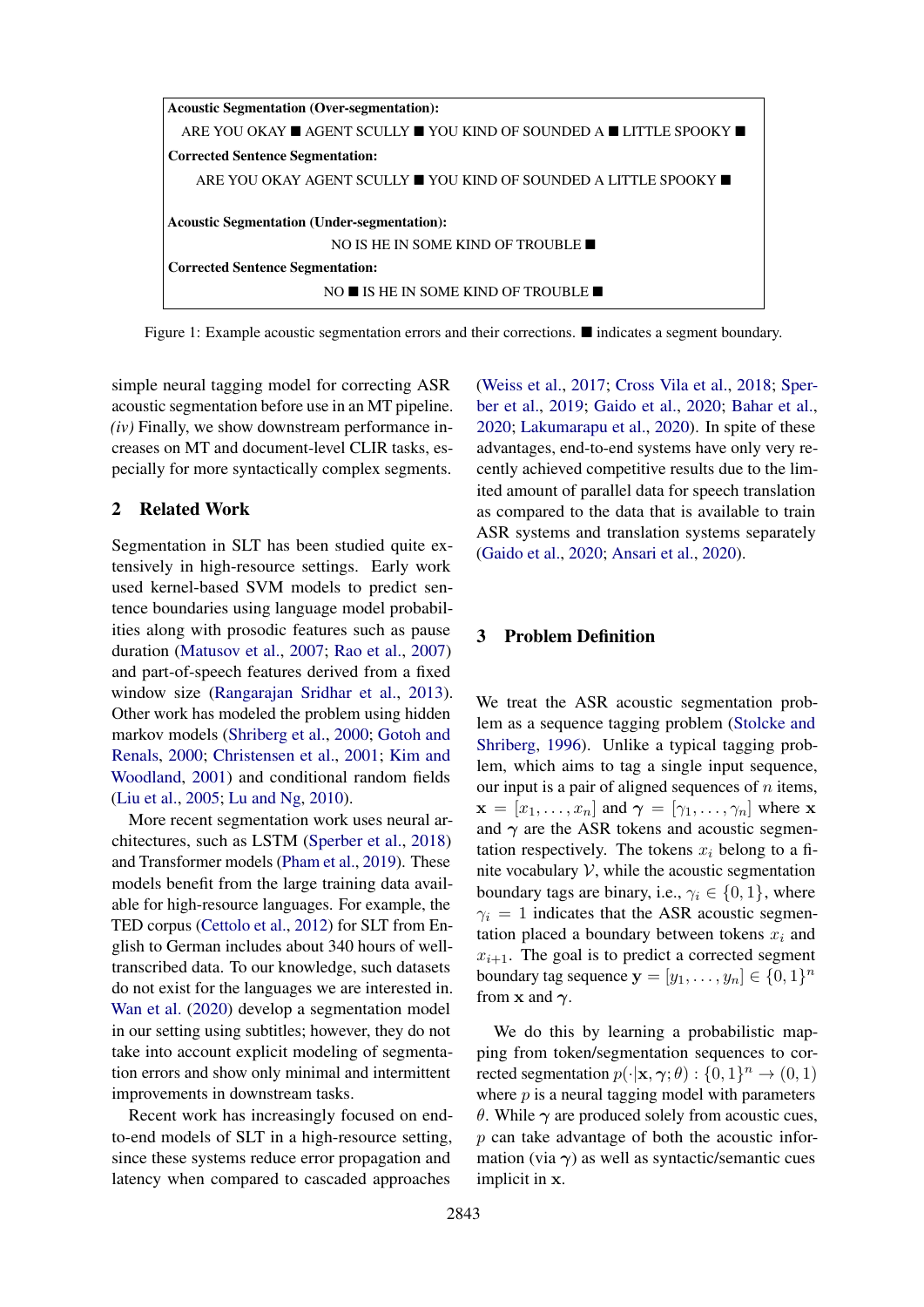<span id="page-2-1"></span>

|                                                    | <b>Reference Segmentation:</b>                |                  |                |          |                                  |          |          |                |                |       |
|----------------------------------------------------|-----------------------------------------------|------------------|----------------|----------|----------------------------------|----------|----------|----------------|----------------|-------|
|                                                    | YEAH ■ THE HOLIDAY MARKET IS TOO BUSY ■ YES ■ |                  |                |          |                                  |          |          |                |                |       |
| <b>Synthetic Acoustic Segmentation Generation:</b> |                                               |                  |                |          |                                  |          |          |                |                |       |
| Model Output: $y = 1$ 0                            |                                               |                  |                |          | $\theta$                         | $\Omega$ | $\theta$ | $\theta$       | $\overline{1}$ |       |
| (Under-seg.) $\tilde{\gamma}$ = 1                  |                                               |                  |                |          |                                  |          |          |                | $\mathbf{0}$   |       |
| $(Over-seg.)$                                      |                                               | $\hat{\gamma}$ = |                | $\theta$ | $\Omega$                         |          | $\Omega$ |                |                |       |
|                                                    |                                               |                  | $\gamma = 1 0$ |          | $\theta$                         |          | $\Omega$ | $\overline{1}$ | $\Omega$       |       |
| Model Input:                                       | $\mathbf{x}$                                  |                  |                |          | = YEAH THE HOLIDAY MARKET IS TOO |          |          |                | <i>BUSY</i>    | Y E S |
| Synthetic Acoustic Segmentation $(\gamma)$ :       |                                               |                  |                |          |                                  |          |          |                |                |       |
| YEAH ■ THE HOLIDAY MARKET ■ IS TOO ■ BUSY YES ■    |                                               |                  |                |          |                                  |          |          |                |                |       |

Figure 2: Example of synthetic acoustic segmentation  $(\gamma)$  creation. For each training datapoint, we have as model input the tokens x and the corresponding model output sentence boundary labels y. To generate the synthetic acoustic segmentation ( $\gamma$ ), we apply under-segmentation ( $\tilde{\gamma}$ ) and over-segmentation ( $\hat{\gamma}$ ) noise to y. Dashes indicate the tokens where the particular noise is not applicable. Bold indicates the changed labels due to the noise. We generate the additional input  $\gamma$  by combining both  $\tilde{\gamma}$  and  $\hat{\gamma}$ .

## 4 Generating Training Data from Subtitles

One of our primary contributions is a method for converting subtitle data into suitable training data for an ASR segmentation correction model. The subtitle data contains speech-like utterances of dialogue between characters in film and television shows. For the purposes of this paper, we do not use information about speaker identity, only the text and information about segmentation. We obtain the ground truth output label segmentation y by segmenting the subtitle text on sentence final punctuation.<sup>[1](#page-2-0)</sup> We remove the punctuation but keep the implied label sequence to obtain the input token sequence x and ground truth output label segmentation y. However, we do not have acoustic segmentation available for x, y pairs derived from subtitle data, which we will need as additional input if our model is to learn to correct acoustic segmentation provided by an ASR component. We thus create a synthetic acoustic segmentation sequence  $\gamma$  as input by adding two types of noise to y. Specifically, we imitate two common ASR system errors, undersegmentation noise and over-segmentation, so that at test time the model can correct those errors.

Under-segmentation Noise In the ASR model, under-segmentation occurs when pauses between words are brief, and the resulting ASR output is an utterance that could ideally be split into multiple sentence-like segments. We simulate this by adding

*under-segmentation noise* which converts ground truth segmentation boundaries  $y_i = 1$ , to  $y_i = 0$ with probability  $\check{\alpha}$  and leaves  $y_i = 0$  unchanged.

Over-segmentation Noise Over-segmentation occurs in an ASR model when a speaker takes a longer pause in the middle of what could be interpreted as a contiguous sentence-like utterance. *Over-segmentation noise* is simulated by inserting random segment boundaries within an utterance. That is, with probability  $\hat{\alpha}$  we convert a non-boundary tag  $y_i = 0$  to  $y_i = 1$ , while leaving all  $y_i = 1$  unchanged.

Synthetic Segmentation Input Generation We can then sample a synthetic acoustic segmentation sequence  $\gamma$  from the following distribution,

$$
\gamma_i \sim \begin{cases} \text{Bernoulli}(\check{\alpha}) & \text{if } y_i = 1 \\ \text{Bernoulli}(\hat{\alpha}) & \text{otherwise} \end{cases}
$$

for  $i \in \{1, \ldots, n\}$ . This can be thought of as dropout applied to the correct label sequence y. See [Figure 2](#page-2-1) for an example. Our proposed segmentation correction model will learn to denoise the input segmentation sequence  $\gamma$  and produce the corrected sequence y.

## 5 Model

We employ a Long Short-Term Memory (LSTM) based model architecture for this task [\(Hochre](#page-9-10)[iter and Schmidhuber,](#page-9-10) [1997\)](#page-9-10). Given an input sequence of ASR tokens  $x = [x_1, \ldots, x_n]$  along with corresponding ASR segmentation sequence

<span id="page-2-0"></span><sup>&</sup>lt;sup>1</sup>Set of sentence final punctuation: { ( ) **:** - **!** ? . }.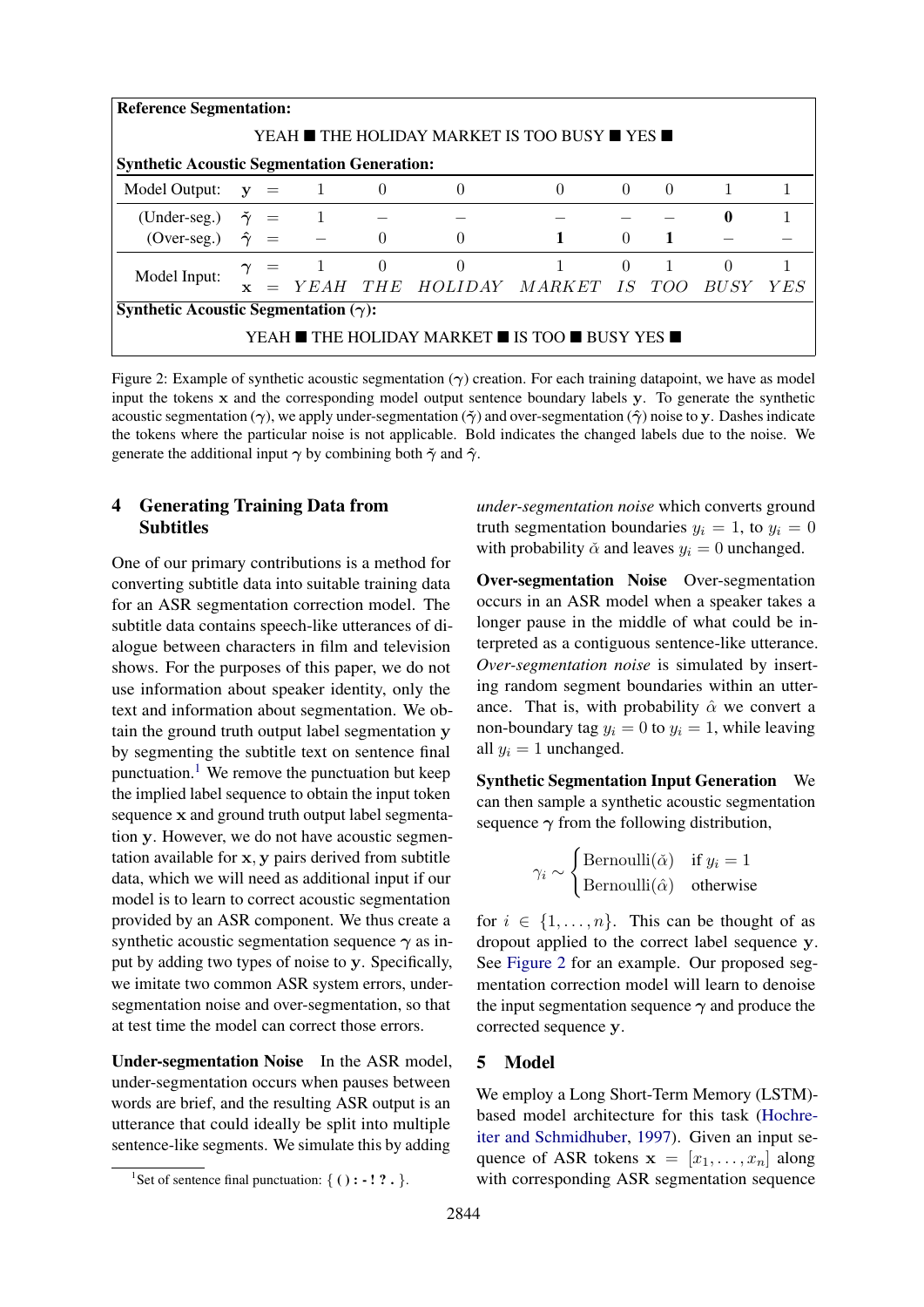$\boldsymbol{\gamma} = [\gamma_1, \dots, \gamma_n]$ , we first get an embedding representation  $\mathbf{e}_i \in \mathbb{R}^{316}$  for each token as follows:

$$
\mathbf{e}_i = G(x_i) \oplus F(\gamma_i)
$$

where  $G \in \mathbb{R}^{|\mathcal{V}| \times 300}$  and  $F \in \mathbb{R}^{2 \times 16}$  are embedding lookup tables, and  $\oplus$  is the concatenation operator. We initialized  $G$  with FastText embeddings pre-trained on Common Crawl data [\(Mikolov et al.,](#page-10-8) [2018\)](#page-10-8). F is randomly initialized.

We pass the embedding sequence through a twolayer bi-directional LSTM, with 512 hidden units each, to get the contextual representation  $h_i \in$  $\mathbb{R}^{1024}$  for each token as follows:

$$
\mathbf{h}_i = \overrightarrow{\text{LSTM}}(\mathbf{e}_i) \oplus \overleftarrow{\text{LSTM}}(\mathbf{e}_i)
$$

where  $\overrightarrow{\text{LSTM}}$  and  $\overleftarrow{\text{LSTM}}$  are the forward direction and backward direction LSTMs respectively.

Each output state  $h_i$  is then passed through a linear projection layer with a logistic sigmoid to compute the probability of a segment boundary  $p(y_i = 1 | \mathbf{h}_i; \theta)$ . The log-likelihood of a corrected segmentation boundary sequence is  $\log p(\mathbf{y}|\mathbf{x}, \gamma; \theta) = \sum_{i=1}^{n} \log p(y_i|\mathbf{h}_i; \theta)$ . We fit the parameters,  $\theta$ , by approximately minimizing the negative log-likelihood on the training set  $D$ ,  $\mathcal{L}(\theta) = -\frac{1}{\pi}$  $\frac{1}{|{\cal D}|}\sum_{(\mathbf{x},\boldsymbol{\gamma},\mathbf{y})\in{\cal D}}\log p\left(\mathbf{y}|\boldsymbol{\gamma},\mathbf{x};\theta\right)$ , using mini-batch stochastic gradient descent.

### 6 Datasets

#### 6.1 Subtitles Dataset

We obtain monolingual subtitle data from the OpenSubtitles 2018 corpus [\(Lison and Tiedemann,](#page-9-11) [2016\)](#page-9-11). OpenSubtitles contains monolingual subtitles for 62 languages drawn from movies and television. The number of subtitle documents varies considerably from language to language. LT has only 1,976 documents, while BG and FA have 107,923 and 12,185 respectively. We randomly down-sample from the larger collection to 2,000 documents to ensure our segmentation correction models are all trained with similar amounts of data.

Treating the subtitles for a complete television episode or movie as the source of a single training instance  $(x, \gamma, y)$  introduces some complications because they are usually quite long relative to typical SLT system input. To better match our evaluation conditions, we arbitrarily split each document into  $M$  instances, where the length  $l$  in tokens for each instance m is sampled from  $L \sim U(1, 100)$ , i.e. uniformly from 1 to 100 tokens. This range

was determined to to approximate the length distribution of our evaluation datasets.

See [Table 1](#page-4-0) for statistics on the number of training instances created as well as the average number of sentence segments per instance. Note that even though the number of subtitle documents is close to equal, the documents can vary considerably in length. As result, the BG dataset has more than twice the training instances of FA or LT. In some cases, an instance may contain only a few words that do not constitute a sentence, and such instances would have no segment boundaries; this helps prevent the model from learning pathological solutions such as always inserting a segment boundary at the end of the sequence.

Since we do not evaluate the segmentation directly on OpenSubtitles, we split the available data into training and development partitions, with 90% of the instances in the training set.

#### 6.2 Speech Retrieval Dataset

For extrinsic evaluation of ASR segments, we use the speech retrieval dataset from the MATERIAL<sup>[2](#page-3-0)</sup> program. The goal of MATERIAL is to develop systems that can retrieve text and speech documents in low-resource languages that are relevant to a given query in English. To bootstrap speech retrieval systems in low-resource languages, MATE-RIAL collects BG, FA, and LT speech training data for ASR systems, as well as additional separate collections of BG, FA, and LT speech documents along with their relevance judgments for a set of English language queries. Since the retrieval of speech documents requires a cascade of ASR, MT, and CLIR systems, the MATERIAL data allows us to measure the impact of ASR segmentation on both the translation quality, as well as the downstream retrieval system. The data partitions in MA-TERIAL are numerous and to avoid confusion, we briefly describe them here.

The *BUILD* partition contains a small amount of ASR training and development data for BG, FA, and LT, i.e. audio files paired with reference transcripts. We use the BUILD data for fine-tuning our subtitle trained model. We apply the same synthetic acoustic segmentation generation procedure to this collection as we do to the subtitle data when using it for fine-tuning. See [Table 1](#page-4-0) for dataset statistics.

The *Test (Small)* partition contains audio docu-

<span id="page-3-0"></span><sup>2</sup>[www.iarpa.gov/index.php/](www.iarpa.gov/index.php/research-programs/material) [research-programs/material](www.iarpa.gov/index.php/research-programs/material)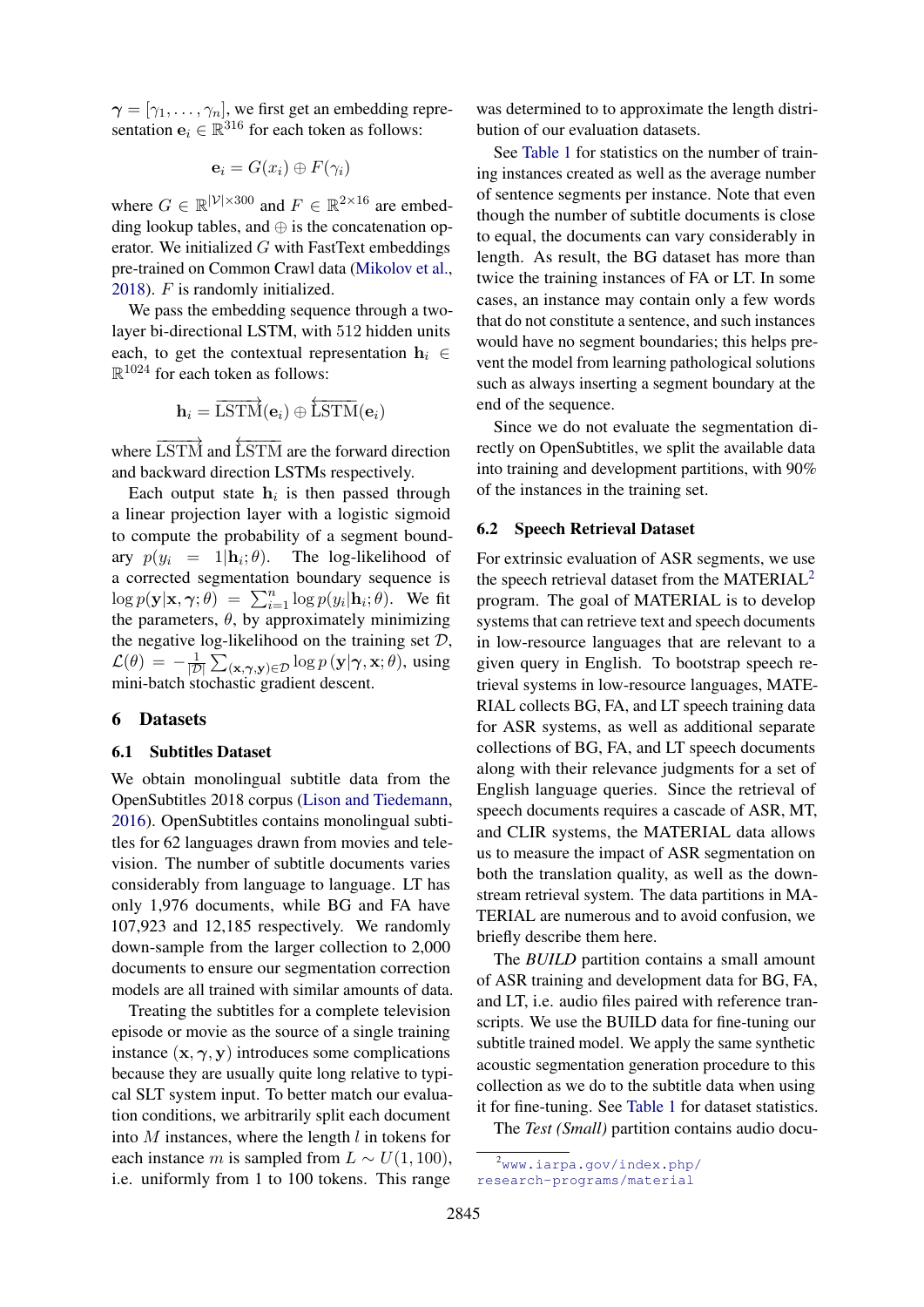<span id="page-4-0"></span>

| Lang. |      | OpenSubtitles                                |              |  | <b>BUILD</b> Train                 |  |        | <b>BUILD Valid</b> |  |  |
|-------|------|----------------------------------------------|--------------|--|------------------------------------|--|--------|--------------------|--|--|
|       |      | $\mathbf{I}$ and $\mathbf{I}$                | $\mathbf{S}$ |  | $D \quad I \quad S$                |  | $\Box$ |                    |  |  |
| BG.   | 2000 | 459,301 3.95 352 7,723 3.22 108 2,472 3.14   |              |  |                                    |  |        |                    |  |  |
| FA.   | 2000 | 120,039                                      |              |  | 3.88 302 6,707 3.52 120 2,679 3.53 |  |        |                    |  |  |
| LT    | 1977 | 165,751 12.99 484 11,782 3.40 112 2,893 3.31 |              |  |                                    |  |        |                    |  |  |

Table 1: Segmentation model training dataset statistics. We report number of documents (D), number of instances (I) in each dataset and average number of segments per instance (S).

<span id="page-4-1"></span>

| Lang. |           | Test (Small) |       | Test (Large) |
|-------|-----------|--------------|-------|--------------|
|       | $\lambda$ | Ð            |       | I)           |
| BG    | 300       | 634          |       |              |
| FA    | 221       | 528          |       |              |
| LТ    | 300       | 496          | 1.000 | 3.297        |

Table 2: Number of queries (Q) and documents (D) in the speech retrieval test collections.

ments and a set of English language queries and relevance judgements for those queries. At test time, we use the acoustic segmentation provided by the ASR system as the input  $\gamma$  instead of generating acoustic label sequences. Additionally, roughly half of the audio documents in this collection include ground-truth transcriptions and translations to English, which allows us to evaluate MT.

The *Test (Large)* partition is similar to the Test (Small) partition, but much bigger in size. There are no transcripts or translations, so it can be used only to evaluate CLIR. The Test (Large) partition is available only for LT.

We use the translated portion of Test (Small) as a test set for MT and both Test (Small) and Test (Large) as extrinsic test sets for CLIR. The statistics of the MATERIAL partitions can be found in Table  $2<sup>3</sup>$  $2<sup>3</sup>$  $2<sup>3</sup>$ 

The speech retrieval datasets come from three domains: news broadcast, topical broadcast such as podcasts, and conversational speech from multiple low-resource languages. Some speech documents have two speakers, with each speaker on a separate channel, i.e., completely isolated from the other speaker. When performing segmentation we treat each channel independently, creating a separate (resegmented) ASR output for each channel. To create the document transcript for MT, we merge the two

<span id="page-4-2"></span><sup>3</sup>The official MATERIAL collections are named ANAL-YSIS+DEV and EVAL, but we refer to them as Test (Small) and Test (Large) to avoid confusion.

output sequences by sorting the token segments based on their wall-clock start time.

## 7 Experiments

## 7.1 Segmentation Model Training

For all datasets, we tokenize all data with Moses [\(Koehn et al.,](#page-9-12) [2007\)](#page-9-12). To improve performance on out of vocabulary words, we use Byte-Pair-Encoding [\(Sennrich et al.,](#page-10-9) [2016\)](#page-10-9) with 32,000 merge operations to create subwords for each language.

We then train the segmentation model on the subtitle dataset. When creating  $\gamma$  sequences on the subtitles data, we set under- and over-segmentation noise to  $\check{\alpha} = 0.25$  and  $\hat{\alpha} = 0.25$  respectively.<sup>[4](#page-4-3)</sup> We use the Adam optimizer [\(Kingma and Ba,](#page-9-13) [2015\)](#page-9-13) with learning rate of 0.001. We use early stopping on the validation loss of the OpenSubtitles validation set to select the best stopping epoch for the segmentation model.

We further fine-tune this model on the BUILD partition to expose the model to some in-domain training data. The data is similarly prepared as OpenSubtitles. We use early stopping on the development loss of this partition.

## 7.2 ASR-Segmentation-MT-CLIR Pipeline

We evaluate our segmentation correction model in the context of a CLIR pipeline for retrieving audio documents in BG, FA, or LT that are relevant to English queries. We refer to the three languages BG, FA, and LT as *source languages*. This pipeline uses ASR to convert source language audio documents to source language text transcripts, and MT to translate the source language transcripts into English transcripts. Then a monolingual English IR component is used to return source language documents that are relevant to the issued English queries. We insert our segmentation correction model into

<span id="page-4-3"></span><sup>&</sup>lt;sup>4</sup>Values for  $\check{\alpha}$  and  $\hat{\alpha}$  were determined by grid-search over  ${0.25, 0.5, 0.75}$  that minimized loss on the BUILD Valid data.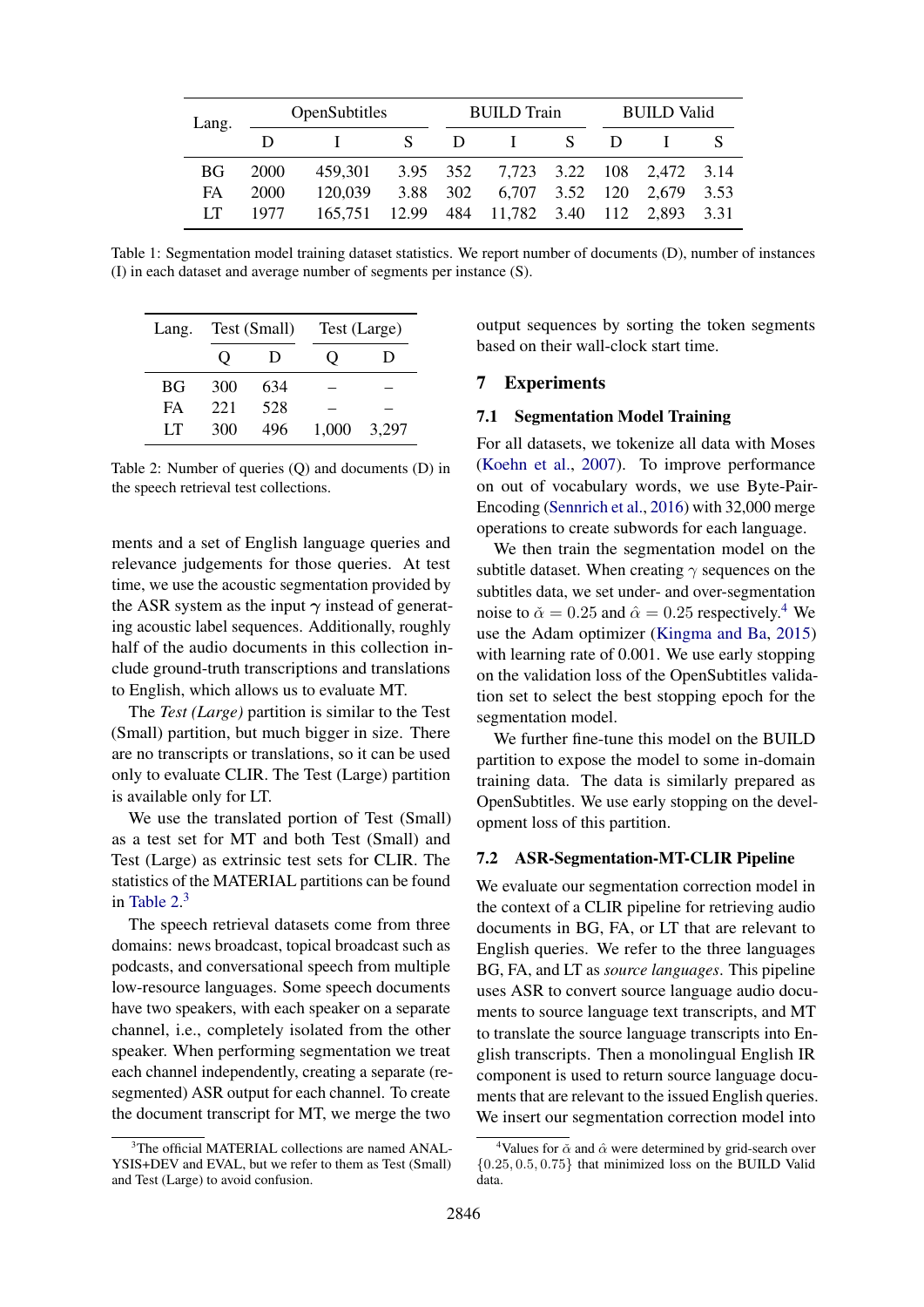this pipeline between the ASR and MT components, i.e. *(i)* ASR to *(ii)* Segmentation Correction, to *(iii)* MT to *(iv)* IR. For clarity we reiterate, the segmentation model takes as input a source language transcript and returns the source language transcript with corrected segmentation.

To implement the ASR, MT, and IR components, we use implementations developed by MATERIAL program participants [\(Oard et al.,](#page-10-10) [2019\)](#page-10-10).

## 7.2.1 ASR System

We use the ASR systems developed jointly by the University of Cambridge and the University of Edinburgh [\(Ragni and Gales,](#page-10-11) [2018;](#page-10-11) [Carman](#page-8-2)[tini et al.,](#page-8-2) [2019\)](#page-8-2). The ASR system uses a neural network based acoustic model, trained in a semisupervised manner on web-scraped audio data, to overcome the small amount of training data in the BUILD data. Separate models are trained for narrow-band audio (i.e., conversational speech) and wide-band audio (i.e. news and topical broadcast).

#### 7.2.2 Segmentation Correction

At test time, given a speech document, the ASR system produces a series of acoustically derived utterances, i.e.  $\mathbf{x}^{(1)}, \dots, \mathbf{x}^{(m)}$ , from this input. In our setting, the corresponding acoustic label sequence  $\gamma^{(i)}$  for each utterance would be zero everywhere except the final position, i.e.  $\gamma^{(i)} = [0, 0, \dots, 0, 1].$ If we were to process each utterance,  $(\mathbf{x}^{(i)}, \boldsymbol{\gamma}^{(i)}),$ individually, the model may not have enough context to correct under-segmentation at the ends of the utterance. For example, when correcting the final token position, which by definition will precede a long audio pause, the model will only see the left-hand side of the context. To avoid this, we run our segmentation correction model on consecutive pairs of ASR output utterances, i.e.  $(\mathbf{x}^{(i)} \oplus \mathbf{x}^{(i+1)}, \boldsymbol{\gamma}^{(i)} \oplus \boldsymbol{\gamma}^{(i+1)})$ . Under this formulation each ASR output utterance is corrected twice (except for the first and last utterances which are only corrected once), therefore we have two predictions  $\hat{y}_i^{(i,L)}$  $\hat{y}_j^{(i,L)}$  and  $\hat{y}_j^{(i,R)}$  $j_j^{(i,n)}$  for the *j*-th segment boundary. We resolve these with the logical-OR operation to obtain the final segmentation correction, i.e.  $\hat{y}_j^{(i)} = \hat{y}_j^{(i,L)} \vee \hat{y}_j^{(i,R)}$  $j^{(i,n)}$ .

Based on the segmentation corrections produced by our model, we re-segment the ASR output tokens and hand the resulting segments off to the MT component where they are individually translated.

## 7.2.3 MT Systems

We evaluate with three different MT systems. We use the neural MT model developed by the University of Edinburgh (EDI-NMT) and the neural and phrase-based statistical MT systems from the University of Maryland (UMD-NMT and UMD-SMT, respectively). The EDI-NMT and UMD-NMT systems are Transformer-based models [\(Vaswani et al.,](#page-11-2) [2017\)](#page-11-2) trained using the Marian Toolkit [\(Junczys-](#page-9-14)[Dowmunt et al.,](#page-9-14) [2018\)](#page-9-14) and Sockeye [\(Hieber et al.,](#page-9-15) [2018\)](#page-9-15), respectively. UMD-NMT trains a single model for both directions of a language pair [\(Niu](#page-10-12) [et al.,](#page-10-12) [2018\)](#page-10-12), while EDI-NMT has a separate model for each direction. UMD-SMT is trained using the Moses SMT Toolkit [\(Koehn et al.,](#page-9-16) [2003\)](#page-9-16), where the weights were optimized using MERT [\(Och,](#page-10-13) [2003\)](#page-10-13).

## 7.2.4 IR System

For the IR system, we use the bag-of-words language model implemented in Indri [\(Strohman et al.,](#page-11-3) [2005\)](#page-11-3). Documents and queries are both tokenized and normalized on the character level to avoid potential mismatch in the vocabulary. The queries are relatively short, typically consisting of only a few words, and they define two types of relevancy – the conceptual queries require the relevant documents to be topically relevant to the query, while the simple queries require the relevant document to contain the translation of the query. However, no specific processing is used for these two relevance types in our experiments.

#### 7.3 MT Evaluation

Our first extrinsic evaluation measures the BLEU [\(Papineni et al.,](#page-10-14) [2002\)](#page-10-14) score of the MT output on the Test (Small) sets after running our segmentation correction model, where we have ground truth reference English translations. We refer to our model trained only on the BUILD data as *Seg*, and our subtitle-trained model as *Seg + Sub*. As our baseline, we compare the same pipeline using the segmentation produced by the acoustic model of the ASR system, denoted *Acous*.

Since each segmentation model produces segments with different boundaries, we are unable to use BLEU directly to compare to the reference sentences. Therefore, we concatenate all segments of a document and treat them as one segment, which we refer to as "document-level" BLEU score. We use SacreBLEU<sup>[5](#page-5-0)</sup> [\(Post,](#page-10-15) [2018\)](#page-10-15) with the lowercase

<span id="page-5-0"></span><sup>5</sup><https://github.com/mjpost/sacrebleu>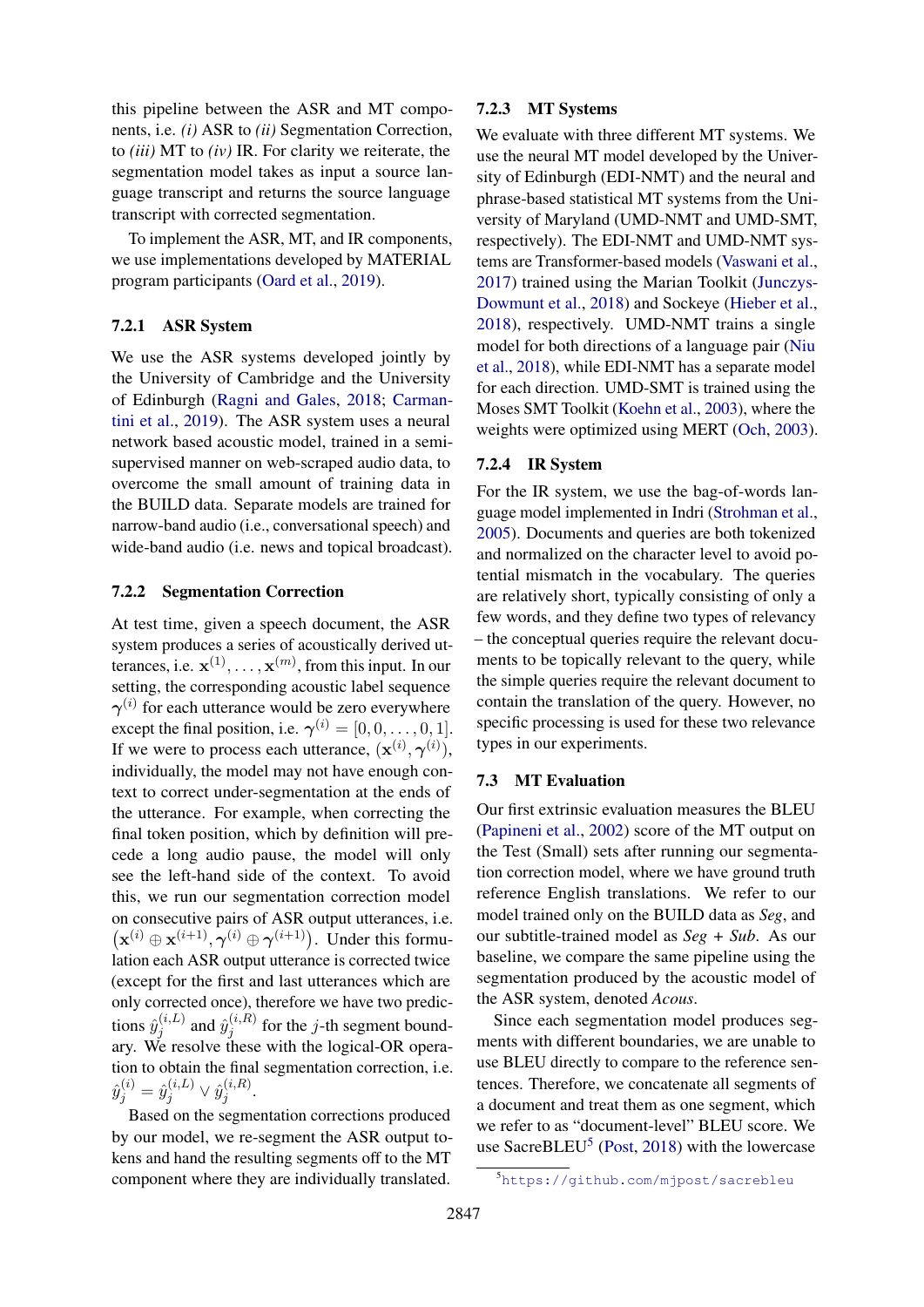option due to the different casing for the reference English translation and MT output.

We also provide BLEU scores for the MT output using the reference transcriptions (Ref) to show the maximum score the system can achieve when there is no ASR or segmentation error. This represents the theoretical upper bound for our pipeline with a perfect ASR system.

Segmentation errors (i.e., the acoustic model incorrectly segmented an utterance) and word errors (i.e., the ASR system produces an incorrect word) can both affect the downstream MT performance. To isolate the segmentation errors from word errors, we align the ASR output tokens to the reference transcriptions by timecode in order to obtain a reference system that has no segmentation errors, but does have transcription errors. This represents a more realistic ceiling for our model because while we can correct segmentation, we cannot correct word errors. We refer to this system in the results section as Align.

### 7.4 Document-Level CLIR Evaluation

Our second extrinsic evaluation is done on the MA-TERIAL CLIR task. We are given English queries and asked to retrieve audio documents in either BG, FA, or LT. In our setup, we only search over the English translations of the segmented transcripts produced by our pipeline, i.e., we do not translate the English query into the other languages or search the audio signal directly. We evaluate the performance of CLIR using the Maximum Query Weighted Value (MQWV) from the ground-truth query-relevance judgements for documents in the Test (Small & Large) collections. MQWV, which is a variant of the official MATERIAL program metric called Actual Query Weighted Value [\(NIST,](#page-10-16) [2017,](#page-10-16) AQWV), is a recall-oriented rank metric that measures how well we order the retrieval collection with respect to query relevance.

AQWV is calculated as the average of  $1-(P_m +$  $\beta * P_{fa}$ ) for each query, where  $P_m$  is the probability of misses,  $P_{fa}$  is the probability of false alarms, and  $\beta$  is a hyperparameter. The maximum possible value is 1 and the minimum value is given by  $-\beta$ . In our experiments  $\beta$  it is set to 40. AQWV thus not only depends on the ranking of the documents but also on  $\beta$ .

Additionally, AQWV is sensitive to the threshold used by the IR system to determine document relevance. To avoid the tuning of thresholds, we

<span id="page-6-0"></span>

| Lang.     | Model       | EDI<br><b>NMT</b> | <b>UMD</b><br><b>NMT</b> | UMD<br>SMT |
|-----------|-------------|-------------------|--------------------------|------------|
|           | Acous.      | 20.48             | 20.39                    | 21.24      |
| BG        | Seg         | 22.38*            | 23.35*                   | 21.23      |
|           | $Seg + Sub$ | $24.73*$          | $25.92*$                 | 21.23      |
|           | Align       | 24.98             | 27.81                    | 21.29      |
|           | Ref         | 43.75             | 35.40                    | 29.50      |
|           | Acous.      | 5.35              | 6.26                     | 4.54       |
| <b>FA</b> | Seg         | 5.32              | 6.22                     | 3.28       |
|           | $Seg + Sub$ | $6.47*$           | $6.83*$                  | 4.50       |
|           | Align       | 7.67              | 7.02                     | 4.59       |
|           | Ref         | 17.08             | 11.24                    | 7.76       |
|           | Acous.      | 15.20             | 8.38                     | 14.76      |
| LT        | Seg         | 15.18             | 8.34                     | 14.76      |
|           | $Seg + Sub$ | 15.22             | 8.33                     | 14.76      |
|           | Align       | 15.60             | 8.71                     | 14.84      |
|           | Ref         | 20.40             | 11.94                    | 21.30      |

Table 3: Document-level BLEU scores on ANALY-SIS set. \* represents statistical significance when compared to Acous. at the 0.05 level. We show the result of translations using the original acoustic segmentation (Acous.), our model trained only on the BUILD dataset (Seg), and our full model (Seg + Sub). For reference, we provide the scores of translation on ASR tokens aligned to the reference transcription segmentation (Align), and the reference transcription (Ref).

report MQWV which is calculated for the optimal threshold; in our experiments this threshold is estimated over the ranks of the documents. Thus, MQWV doesn't depend on the ability to estimate the threshold and only depends on the quality of the document ranking for a given query.

#### 8 Results

## 8.1 MT

[Table 3](#page-6-0) shows the results of the MT evaluation. The best non-reference system for each language and MT system is in bold. We compute statistical significance against the acoustic (*Acous.*) segmentation baseline using Welch's T Test [\(Welch,](#page-11-4) [1947\)](#page-11-4). Our subtitle-based segmentation model (*Seg + Sub*) consistently improves BLEU scores of NMT models for BG and FA, while not making significant differences in SMT. This echoes prior work [\(Khayrallah and Koehn,](#page-9-17) [2018;](#page-9-17) Rosales Núñez et al., [2019\)](#page-10-17) suggesting SMT models are more robust to noisy inputs than neural models.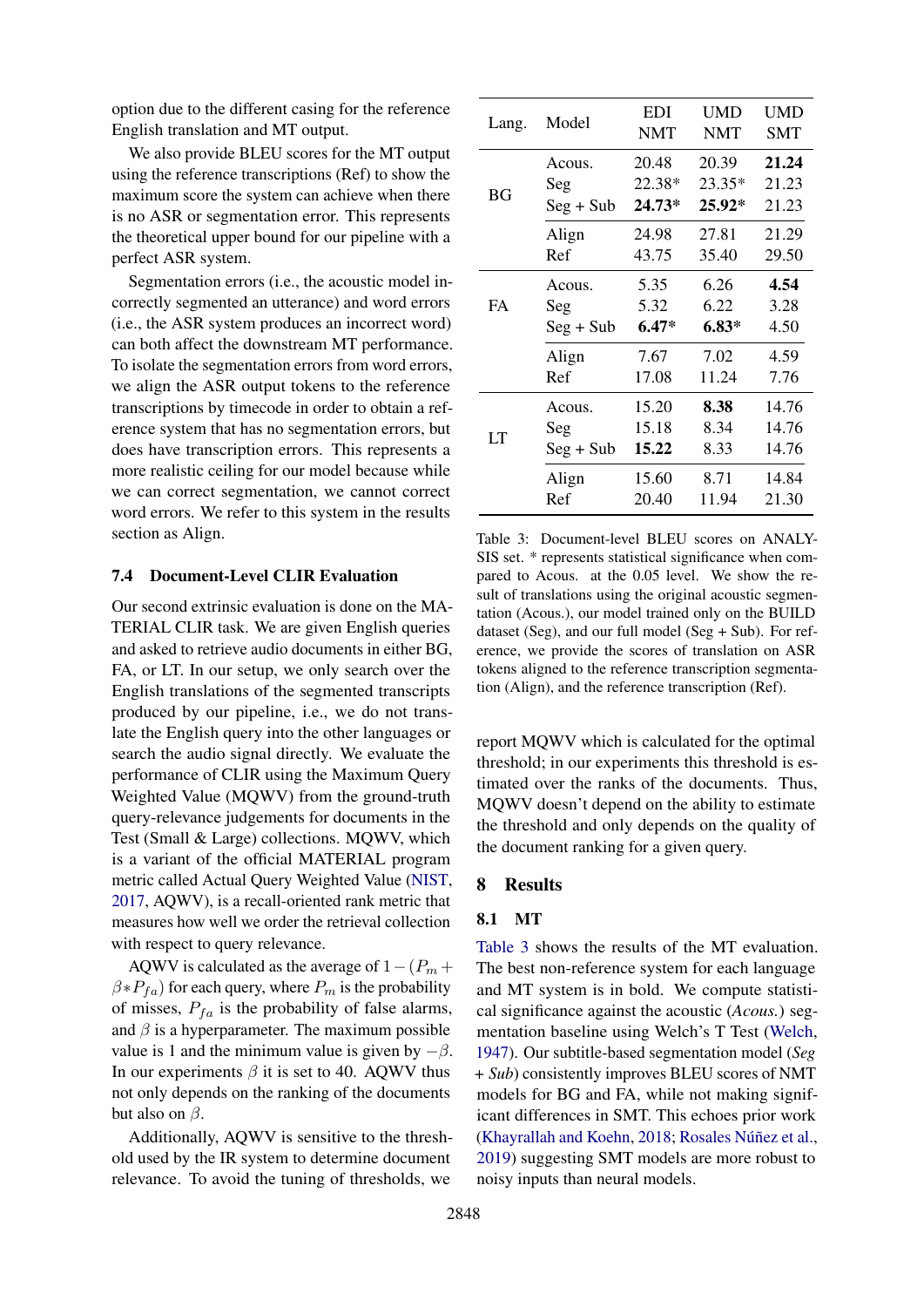<span id="page-7-0"></span>

| Lang. | Model       | <b>EDI</b><br><b>NMT</b> | UMD<br><b>NMT</b> | UMD<br><b>SMT</b> |
|-------|-------------|--------------------------|-------------------|-------------------|
| ВG    | Acous.      | 0.173                    | 0.134             | 0.164             |
|       | $Seg + Sub$ | 0.177                    | 0.180             | 0.164             |
| FA    | Acous.      | 0.040                    | 0.039             | 0.046             |
|       | $Seg + Sub$ | 0.071                    | 0.042             | 0.145             |
| LТ    | Acous.      | 0.128                    | 0.067             | 0.157             |
|       | $Seg + Sub$ | 0.136                    | 0.060             | 0.172             |

Table 4: MQWV scores on Test (Small) set.

In 6 out of 9 cases, we see that adding the subtitles data improves over using only the BUILD data. Of the remaining cases, the scores remain similar (i.e., it doesn't hurt the model). Training on the BUILD data alone improves BG NMT models, but for SMT and the other languages, it either makes no difference or is worse than the acoustic model.

Comparing Seg + Sub with Align in all languages, we see that there is only a small gap between the two. This suggests that our model is nearing the ceiling on what correcting segmentation can do to improve downstream MT. Furthermore, on LT where our model offers only small or no improvement, we see that the original acoustic segmentation is almost performing as well as Align. This suggests that there is relatively little room for improving LT MT by correcting sentence boundaries alone.

## 8.2 Document-Level CLIR

MQWV on the Test (Small) and Test (Large) partitions are shown in [Table 4](#page-7-0) and [Table 5](#page-7-1) respectively. On the Test (Small) partition, we see that our segmentation model improves the CLIR performance over the acoustic segmentation in 7 out of 9 cases. On the Test (Large) partition, we see that our segmentation model improves downstream retrieval performance consistently across all three MT systems. We note that while we measure the downstream retrieval performance separately for each MT system, a real-world CLIR system could perform IR over the union of multiple MT systems, which could yield even further improvements in retrieval performance [\(Zhang et al.,](#page-11-5) [2020\)](#page-11-5).

#### <span id="page-7-4"></span>8.3 Complexity Analysis

We hypothesize that the effects of improved segmentation should be more pronounced for more complex utterances with more opportunities to mis-

<span id="page-7-1"></span>

|    | Lang. Model                                               | EDI UMD UMD<br>NMT NTM SMT |  |
|----|-----------------------------------------------------------|----------------------------|--|
| LT | Acous. 0.292 0.175 0.328<br>$Seg + Sub$ 0.293 0.179 0.399 |                            |  |

Table 5: MQWV scores on the Test (Large) set.

<span id="page-7-3"></span>

| ARI      | Model       | EDI        | UMD        |
|----------|-------------|------------|------------|
| Quartile |             | <b>NMT</b> | <b>NMT</b> |
| Q1       | Acous.      | 17.78      | 24.70      |
|          | $Seg + Sub$ | 17.92      | 11.62      |
| O2       | Acous.      | 20.76      | 22.09      |
|          | $Seg + Sub$ | 26.89      | 31.24      |
| Q3       | Acous.      | 22.87      | 20.38      |
|          | $Seg + Sub$ | 29.96      | 33.22      |
| . )4     | Acous.      | 23.41      | 21.00      |
|          | $Seg + Sub$ | 29.87      | 35.24      |

Table 6: Bulgarian BLEU scores on Test (Small) (transcribed portion) when separated into quartiles by sentence complexity (as measured by ARI).

place boundaries. Therefore, we calculate a measure of sentence complexity, the Automated Readability Index (ARI) [\(Senter and Smith,](#page-10-18) [1967\)](#page-10-18), for all documents in Test  $(Small)$ <sup>[6](#page-7-2)</sup> and examine the performance of our *Sub* model on MT. We separate the documents into quartiles based on their calculated ARI, where a higher ARI (and thus a higher quartile) indicates a more complex document, and present the average document-level BLEU score for each quartile in [Table 6.](#page-7-3) In the interest of space, we present results for Bulgarian and for NMT, and defer other languages and SMT to [Appendix A.](#page-12-0) We see that the most dramatic gains in BLEU occur for documents in the third and fourth quartiles, which matches our intuition. In other words, our segmentation model most improves the translation quality of more syntactically complex segments.

#### 9 Ablation Study

We perform an ablation study on two components in our proposed model, *(i)* the use of acoustic segmentation boundary labels  $\gamma$  as input and *(ii)* training with a combination of over- and undersegmentation noise. We use the same training and

<span id="page-7-2"></span> $6$ Only the transcribed portion with reference translations. For each MT system, we compute ARI on the document translation using the reference transcription.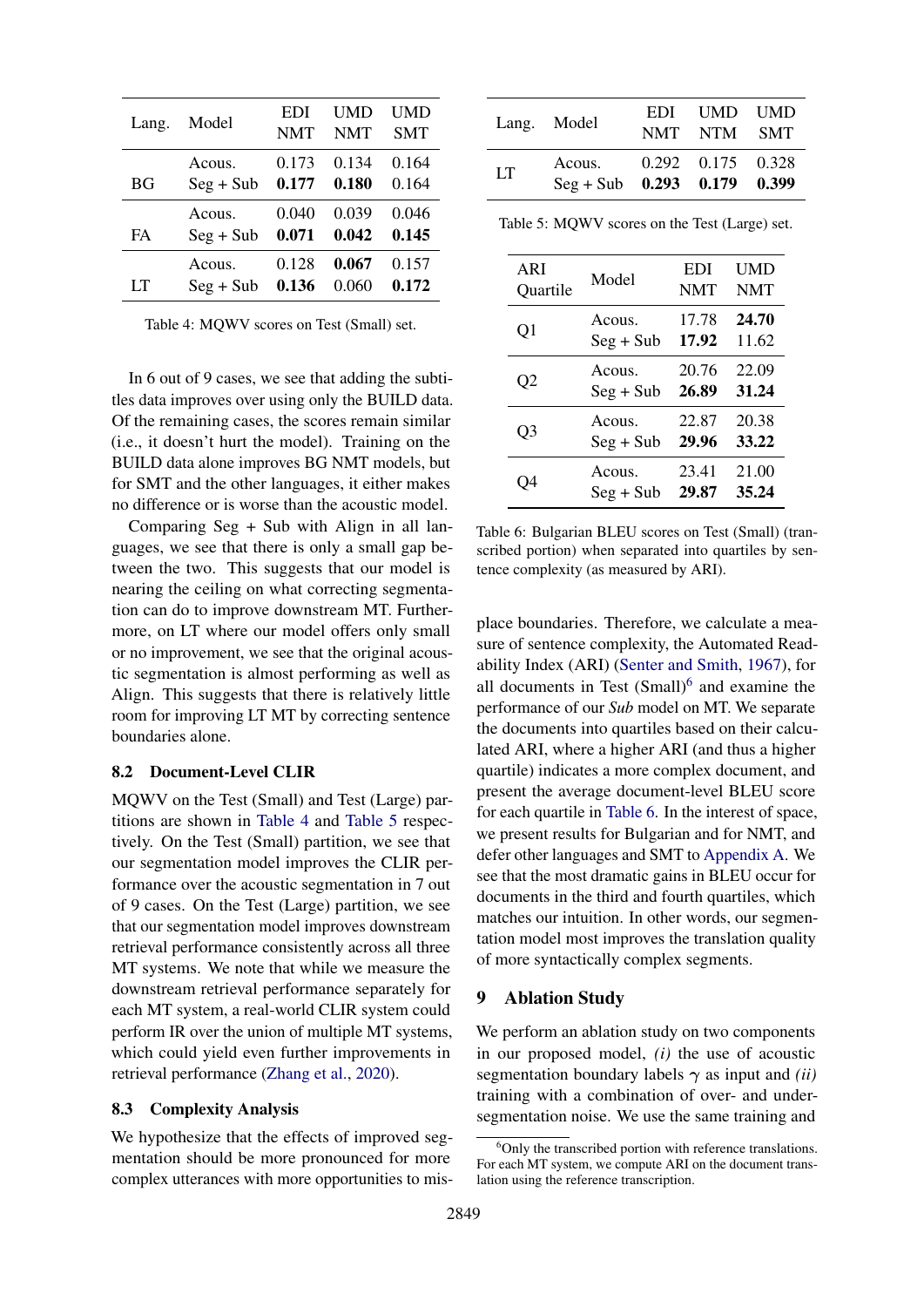<span id="page-8-3"></span>

| Model          | EDI<br><b>NMT</b> | UMD<br><b>NMT</b> | UMD<br><b>SMT</b> |
|----------------|-------------------|-------------------|-------------------|
| Acous.         | 20.48             | 20.39             | 21.24             |
| Lex.           | 23.96             | 24.97             | 21.58             |
| Lex. $+$ Under | 24.27             | 25.84             | 21.48             |
| Lex. $+$ Over  | 24.69             | 25.88             | 21.23             |
| Full           | 24.73             | 25.92             | 21 23             |

Table 7: Document-level BLEU score for the models in ablation studies. We provide the acoustic model (Acous.) and our proposed model (Full).

evaluation process and only modify the affected component. We perform our ablation on the BG MT task, since it had a wider range of improvements than the other languages.

Use of Acoustic Segmentation Boundaries. We train a segmentation model using only ASR output tokens  $x$  as input without the the ASR segmentation sequence  $\gamma$ . For this model, we modify the embedding representation  $e_i$  so that we do not use  $F$ :

$$
\mathbf{e}_i = G(x_i)
$$

This model, which we refer to as *Lex.*, must exclusively use the lexical information of the ASR token sequence x to make predictions.

Over-segmentation and Under-segmentation. The two segmentation problems of the system may have different impact on the MT system. To see their individual effects, we train two models where the synthetic acoustic segmentation boundary sequence  $\gamma$  is created using only under-segmentation or over-segmentation noise. We refer to those models as *Lex. + Under* and *Lex. + Over* respectively.

Results [Table 7](#page-8-3) shows the effects of the model ablations on MT system BLEU score. On both NMT systems, we see that there is a roughly 1 point improvement on BLEU when including the ASR segmentation boundaries as input. For both NMT models we also find that oversegmentation noise helps slightly more than adding under-segmentation noise, but that these additions are complementary, i.e. the full model does best overall. For SMT, we surprisingly find that model without acoustic segmentation boundary input does best. The overall difference between the acoustic (*Acous.*) baseline and any of the segmentation correction models is small compared to the gains had

on NMT. This again suggests that SMT is more robust to changes in segmentation.

## 10 Conclusion

We propose an ASR segmentation correction model for improving SLT pipelines. Our model makes use of subtitles data as well as a simple model of acoustic segmentation error to train an improved ASR segmentation model. We demonstrate downstream improvements on MT and CLIR tasks. In future work, we would like to find a better segmentation error model that works well in conjunction with SMT systems in addition to NMT systems.

## Acknowledgements

This research is based upon work supported inpart by the Office of the Director of National Intelligence (ODNI), Intelligence Advanced Research Projects Activity (IARPA), via contract #FA8650- 17-C-9117. The views and conclusions contained herein are those of the authors and should not be interpreted as necessarily representing the official policies, either expressed or implied, of ODNI, IARPA, or the U.S. Government. The U.S. Government is authorized to reproduce and distribute reprints for governmental purposes not withstanding any copyright annotation therein.

## **References**

- <span id="page-8-1"></span>Ebrahim Ansari, Amittai Axelrod, Nguyen Bach, Ondřej Bojar, Roldano Cattoni, Fahim Dalvi, Nadir Durrani, Marcello Federico, Christian Federmann, Jiatao Gu, Fei Huang, Kevin Knight, Xutai Ma, Ajay Nagesh, Matteo Negri, Jan Niehues, Juan Pino, Elizabeth Salesky, Xing Shi, Sebastian Stuker, Marco ¨ Turchi, Alexander Waibel, and Changhan Wang. 2020. [FINDINGS OF THE IWSLT 2020 EVALU-](https://doi.org/10.18653/v1/2020.iwslt-1.1)[ATION CAMPAIGN.](https://doi.org/10.18653/v1/2020.iwslt-1.1) In *Proceedings of the 17th International Conference on Spoken Language Translation*, pages 1–34, Online. Association for Computational Linguistics.
- <span id="page-8-0"></span>Parnia Bahar, Patrick Wilken, Tamer Alkhouli, Andreas Guta, Pavel Golik, Evgeny Matusov, and Christian Herold. 2020. [Start-Before-End and End](https://doi.org/10.18653/v1/2020.iwslt-1.3)[to-End: Neural Speech Translation by AppTek and](https://doi.org/10.18653/v1/2020.iwslt-1.3) [RWTH Aachen University.](https://doi.org/10.18653/v1/2020.iwslt-1.3) In *Proceedings of the 17th International Conference on Spoken Language Translation*, pages 44–54, Online. Association for Computational Linguistics.
- <span id="page-8-2"></span>Andrea Carmantini, Peter Bell, and Steve Renals. 2019. [Untranscribed Web Audio for Low Resource Speech](https://doi.org/10.21437/Interspeech.2019-2623) [Recognition.](https://doi.org/10.21437/Interspeech.2019-2623) In *Proceedings of Interspeech 2019*, pages 226–230.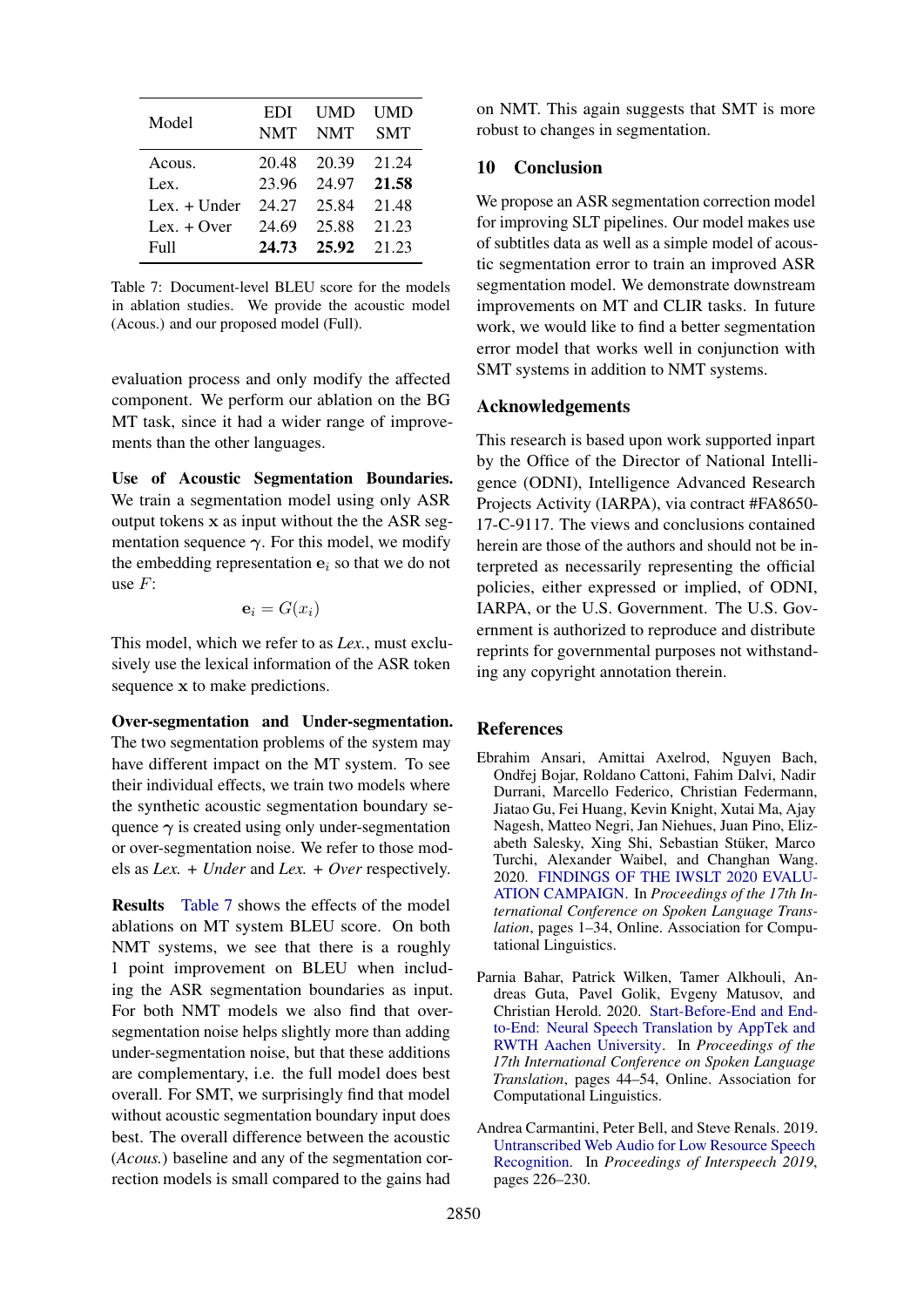- <span id="page-9-6"></span>Mauro Cettolo, Christian Girardi, and Marcello Fed-erico. 2012. WIT<sup>3</sup>[: Web Inventory of Transcribed](https://www.aclweb.org/anthology/2012.eamt-1.60) [and Translated Talks.](https://www.aclweb.org/anthology/2012.eamt-1.60) In *Proceedings of the 16th Annual conference of the European Association for Machine Translation*, pages 261–268, Trento, Italy. European Association for Machine Translation.
- <span id="page-9-0"></span>Eunah Cho, Jan Niehues, and Alex Waibel. 2017. [NMT-Based Segmentation and Punctuation Inser](https://doi.org/10.21437/Interspeech.2017-1320)[tion for Real-Time Spoken Language Translation.](https://doi.org/10.21437/Interspeech.2017-1320) In *Proceedings of Interspeech 2017*, pages 2645– 2649.
- <span id="page-9-2"></span>Heidi Christensen, Yoshihiko Gotoh, and Steve Renals. 2001. [Punctuation Annotation using Statistical](https://www.isca-speech.org/archive_open/archive_papers/prosody_2001/prsr_006.pdf) [Prosody Models.](https://www.isca-speech.org/archive_open/archive_papers/prosody_2001/prsr_006.pdf) In *Proceedings of ISCA Workshop on Prosody in Speech Recognition and Understanding*, pages 35–40.
- <span id="page-9-7"></span>Laura Cross Vila, Carlos Escolano, Jose A. R. Fonol- ´ losa, and Marta R. Costa-Jussà. 2018. [End-to-End](https://doi.org/10.21437/IberSPEECH.2018-13) [Speech Translation with the Transformer.](https://doi.org/10.21437/IberSPEECH.2018-13) In *Proceedings of IberSPEECH 2018*, pages 60–63.
- <span id="page-9-8"></span>Marco Gaido, Mattia A. Di Gangi, Matteo Negri, and Marco Turchi. 2020. [End-to-end](https://doi.org/10.18653/v1/2020.iwslt-1.8) [Speech-Translation with Knowledge Distillation:](https://doi.org/10.18653/v1/2020.iwslt-1.8) [FBK@IWSLT2020.](https://doi.org/10.18653/v1/2020.iwslt-1.8) In *Proceedings of the 17th International Conference on Spoken Language Translation*, pages 80–88, Online. Association for Computational Linguistics.
- <span id="page-9-1"></span>Yoshihiko Gotoh and Steve Renals. 2000. [Sen](https://isca-speech.org/archive_open/archive_papers/asr2000/asr0_228.pdf)[tence Boundary Detection in Broadcast Speech Tran](https://isca-speech.org/archive_open/archive_papers/asr2000/asr0_228.pdf)[scripts.](https://isca-speech.org/archive_open/archive_papers/asr2000/asr0_228.pdf) In *Proceedings of ISCA Workshop: Automatic Speech Recognition: Challenges for the new Millennium ASR-2000*, pages 228–235.
- <span id="page-9-15"></span>Felix Hieber, Tobias Domhan, Michael Denkowski, David Vilar, Artem Sokolov, Ann Clifton, and Matt Post. 2018. [The Sockeye Neural Machine Trans](https://www.aclweb.org/anthology/W18-1820)[lation Toolkit at AMTA 2018.](https://www.aclweb.org/anthology/W18-1820) In *Proceedings of the 13th Conference of the Association for Machine Translation in the Americas (Volume 1: Research Papers)*, pages 200–207, Boston, MA. Association for Machine Translation in the Americas.
- <span id="page-9-10"></span>Sepp Hochreiter and Jürgen Schmidhuber. 1997. [Long Short-Term Memory.](https://doi.org/10.1162/neco.1997.9.8.1735) *Neural Computation*, 9(8):1735–1780.
- <span id="page-9-14"></span>Marcin Junczys-Dowmunt, Roman Grundkiewicz, Tomasz Dwojak, Hieu Hoang, Kenneth Heafield, Tom Neckermann, Frank Seide, Ulrich Germann, Alham Fikri Aji, Nikolay Bogoychev, André F. T. Martins, and Alexandra Birch. 2018. [Marian: Fast Neu](https://arxiv.org/abs/1804.00344)[ral Machine Translation in C++.](https://arxiv.org/abs/1804.00344) In *Proceedings of ACL 2018, System Demonstrations*, Melbourne, Australia.
- <span id="page-9-17"></span>Huda Khayrallah and Philipp Koehn. 2018. [On the Im](https://doi.org/10.18653/v1/W18-2709)[pact of Various Types of Noise on Neural Machine](https://doi.org/10.18653/v1/W18-2709) [Translation.](https://doi.org/10.18653/v1/W18-2709) In *Proceedings of the 2nd Workshop on Neural Machine Translation and Generation*, pages 74–83, Melbourne, Australia. Association for Computational Linguistics.
- <span id="page-9-3"></span>Ji-Hwan Kim and Philip C. Woodland. 2001. [The](http://www.isca-speech.org/archive/eurospeech_2001/e01_2757.html) [use of Prosody in a Combined System for Punc](http://www.isca-speech.org/archive/eurospeech_2001/e01_2757.html)[tuation Generation and Speech Recognition.](http://www.isca-speech.org/archive/eurospeech_2001/e01_2757.html) In *EUROSPEECH 2001 Scandinavia, 7th European Conference on Speech Communication and Technology, 2nd INTERSPEECH Event, Aalborg, Denmark, September 3-7, 2001*, pages 2757–2760. ISCA.
- <span id="page-9-13"></span>Diederik P. Kingma and Jimmy Ba. 2015. [Adam: A](http://arxiv.org/abs/1412.6980) [method for Stochastic Optimization.](http://arxiv.org/abs/1412.6980) In *3rd International Conference on Learning Representations, ICLR 2015, San Diego, CA, USA, May 7-9, 2015, Conference Track Proceedings*.
- <span id="page-9-12"></span>Philipp Koehn, Hieu Hoang, Alexandra Birch, Chris Callison-Burch, Marcello Federico, Nicola Bertoldi, Brooke Cowan, Wade Shen, Christine Moran, Richard Zens, Chris Dyer, Ondřej Bojar, Alexandra Constantin, and Evan Herbst. 2007. [Moses: Open](https://www.aclweb.org/anthology/P07-2045) [Source Toolkit for Statistical Machine Translation.](https://www.aclweb.org/anthology/P07-2045) In *Proceedings of the 45th Annual Meeting of the Association for Computational Linguistics Companion Volume Proceedings of the Demo and Poster Sessions*, pages 177–180, Prague, Czech Republic. Association for Computational Linguistics.
- <span id="page-9-16"></span>Philipp Koehn, Franz J. Och, and Daniel Marcu. 2003. [Statistical Phrase-Based Translation.](https://www.aclweb.org/anthology/N03-1017) In *Proceedings of the 2003 Human Language Technology Conference of the North American Chapter of the Association for Computational Linguistics*, pages 127– 133.
- <span id="page-9-9"></span>Nikhil Kumar Lakumarapu, Beomseok Lee, Sathish Reddy Indurthi, Hou Jeung Han, Mohd Abbas Zaidi, and Sangha Kim. 2020. [End-to-End](https://doi.org/10.18653/v1/2020.iwslt-1.7) [Offline Speech Translation System for IWSLT](https://doi.org/10.18653/v1/2020.iwslt-1.7) [2020 using Modality Agnostic Meta-Learning.](https://doi.org/10.18653/v1/2020.iwslt-1.7) In *Proceedings of the 17th International Conference on Spoken Language Translation*, pages 73–79, Online. Association for Computational Linguistics.
- <span id="page-9-11"></span>Pierre Lison and Jörg Tiedemann. 2016. [OpenSubti](https://www.aclweb.org/anthology/L16-1147)[tles2016: Extracting Large Parallel Corpora from](https://www.aclweb.org/anthology/L16-1147) [Movie and TV Subtitles.](https://www.aclweb.org/anthology/L16-1147) In *Proceedings of the Tenth International Conference on Language Resources and Evaluation (LREC'16)*, pages 923–929, Portorož, Slovenia. European Language Resources Association (ELRA).
- <span id="page-9-4"></span>Yang Liu, Andreas Stolcke, Elizabeth Shriberg, and Mary Harper. 2005. [Using Conditional Random](https://doi.org/10.3115/1219840.1219896) [Fields for Sentence Boundary Detection in Speech.](https://doi.org/10.3115/1219840.1219896) In *Proceedings of the 43rd Annual Meeting of the Association for Computational Linguistics (ACL'05)*, pages 451–458, Ann Arbor, Michigan. Association for Computational Linguistics.
- <span id="page-9-5"></span>Wei Lu and Hwee Tou Ng. 2010. [Better Punctua](https://www.aclweb.org/anthology/D10-1018)[tion Prediction with Dynamic Conditional Random](https://www.aclweb.org/anthology/D10-1018) [Fields.](https://www.aclweb.org/anthology/D10-1018) In *Proceedings of the 2010 Conference on Empirical Methods in Natural Language Processing*, pages 177–186, Cambridge, MA. Association for Computational Linguistics.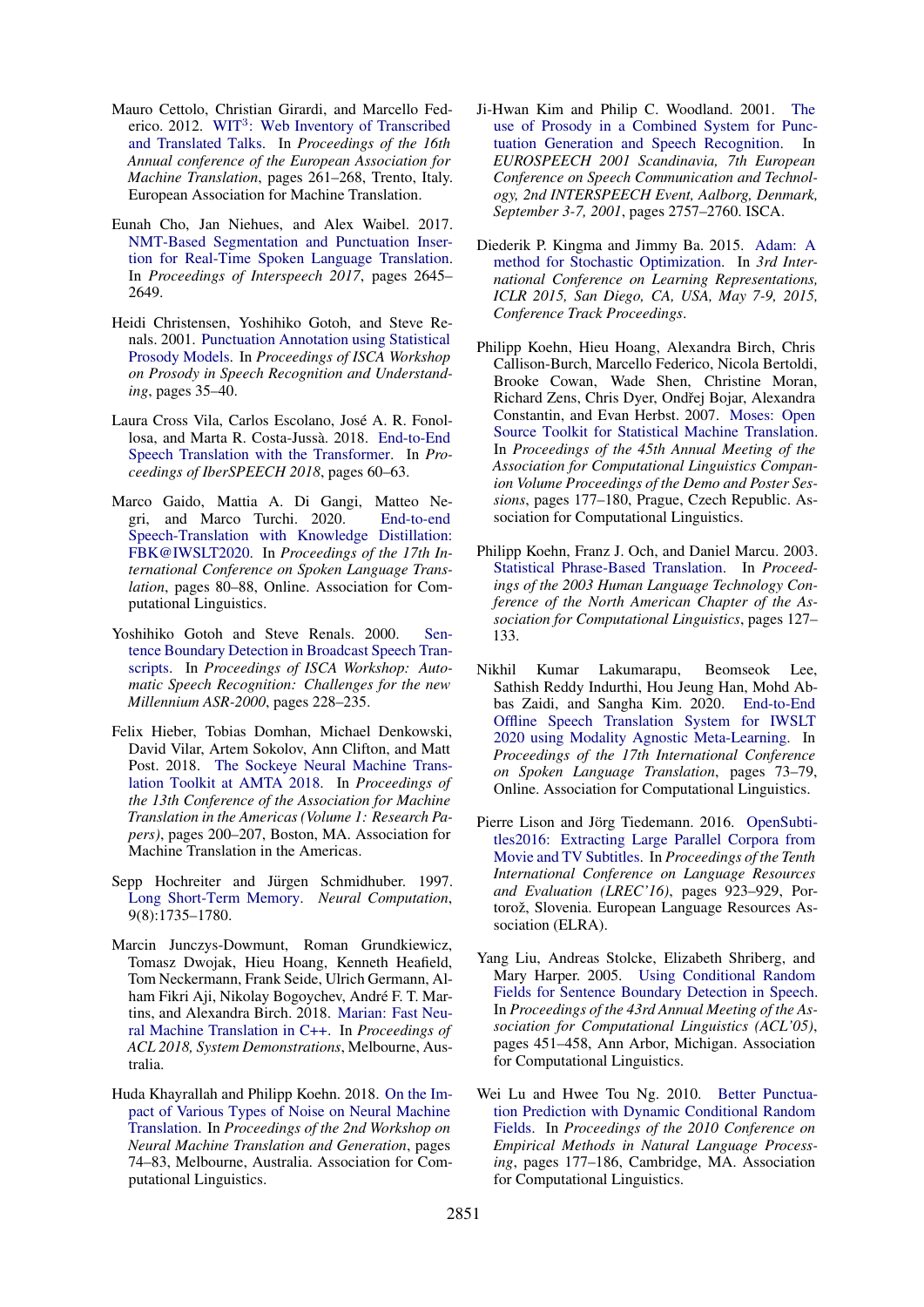- <span id="page-10-0"></span>Evgeny Matusov, Dustin Hillard, Mathew Magimaidoss, Dilek Hakkani-tur, Mari Ostendorf, and Hermann Ney. 2007. [Improving Speech Translation](https://isca-speech.org/archive/archive_papers/interspeech_2007/i07_2449.pdf) [with Automatic Boundary Prediction.](https://isca-speech.org/archive/archive_papers/interspeech_2007/i07_2449.pdf) In *Proceedings of Interspeech*, pages 2449–2452.
- <span id="page-10-8"></span>Tomas Mikolov, Edouard Grave, Piotr Bojanowski, Christian Puhrsch, and Armand Joulin. 2018. [Ad](https://www.aclweb.org/anthology/L18-1008)[vances in Pre-Training Distributed Word Represen](https://www.aclweb.org/anthology/L18-1008)[tations.](https://www.aclweb.org/anthology/L18-1008) In *Proceedings of the Eleventh International Conference on Language Resources and Evaluation (LREC 2018)*, Miyazaki, Japan. European Language Resources Association (ELRA).
- <span id="page-10-16"></span>NIST. 2017. *[The Official Original Derivation of](https://www.nist.gov/system/files/documents/2017/10/26/aqwv_derivation.pdf) [AQWV](https://www.nist.gov/system/files/documents/2017/10/26/aqwv_derivation.pdf)*.
- <span id="page-10-12"></span>Xing Niu, Michael Denkowski, and Marine Carpuat. 2018. [Bi-Directional Neural Machine Translation](https://doi.org/10.18653/v1/W18-2710) [with Synthetic Parallel Data.](https://doi.org/10.18653/v1/W18-2710) In *Proceedings of the 2nd Workshop on Neural Machine Translation and Generation*, pages 84–91, Melbourne, Australia. Association for Computational Linguistics.
- <span id="page-10-10"></span>Douglas W. Oard, Marine Carpuat, Petra Galuscakova, Joseph Barrow, Suraj Nair, Xing Niu, Han-Chin Shing, Weijia Xu, Elena Zotkina, Kathleen McKeown, Smaranda Muresan, Efsun Selin Kayi, Ramy Eskander, Chris Kedzie, Yan Virin, Dragomir R. Radev, Rui Zhang, Mark J F Gales, Anton Ragni, and Kenneth Heafield. 2019. [Surprise languages:](https://terpconnect.umd.edu/~oard/pdf/evia19.pdf) [Rapid-Response Cross-Language IR.](https://terpconnect.umd.edu/~oard/pdf/evia19.pdf) In *Proceedings of the Ninth International Workshop on Evaluating Information Access (EVIA 2019)*, pages 23–27. National Institute of Informatics. The Ninth International Workshop on Evaluating Information Access (EVIA 2019) : a Satellite Workshop of the NTCIR-14 Conference, EVIA 2019 ; Conference date: 10- 06-2019 Through 10-06-2019.
- <span id="page-10-13"></span>Franz Josef Och. 2003. [Minimum Error Rate Train](https://doi.org/10.3115/1075096.1075117)[ing in Statistical Machine Translation.](https://doi.org/10.3115/1075096.1075117) In *Proceedings of the 41st Annual Meeting of the Association for Computational Linguistics*, pages 160–167, Sapporo, Japan. Association for Computational Linguistics.
- <span id="page-10-14"></span>Kishore Papineni, Salim Roukos, Todd Ward, and Wei-Jing Zhu. 2002. [BLEU: a Method for Automatic](https://doi.org/10.3115/1073083.1073135) [Evaluation of Machine Translation.](https://doi.org/10.3115/1073083.1073135) In *Proceedings of the 40th Annual Meeting of the Association for Computational Linguistics*, pages 311–318, Philadelphia, Pennsylvania, USA. Association for Computational Linguistics.
- <span id="page-10-5"></span>Ngoc-Quan Pham, Thai-Son Nguyen, Thanh-Le Ha, Juan Hussain, Felix Schneider, Jan Niehues, Se-bastian Stüker, and Alexander Waibel. 2019. [The](http://isl.anthropomatik.kit.edu/pdf/Pham2019b.pdf) [IWSLT 2019 KIT Speech Translation System.](http://isl.anthropomatik.kit.edu/pdf/Pham2019b.pdf) In *International Workshop on Spoken Language Translation (IWSLT)*.
- <span id="page-10-15"></span>Matt Post. 2018. [A Call for Clarity in Reporting BLEU](https://doi.org/10.18653/v1/W18-6319) [Scores.](https://doi.org/10.18653/v1/W18-6319) In *Proceedings of the Third Conference on*

*Machine Translation: Research Papers*, pages 186– 191, Brussels, Belgium. Association for Computational Linguistics.

- <span id="page-10-11"></span>Anton Ragni and Mark Gales. 2018. [Automatic Speech](https://doi.org/10.21437/Interspeech.2018-1085) [Recognition System Development in the "Wild".](https://doi.org/10.21437/Interspeech.2018-1085) In *Proceedings of Interspeech 2018*, pages 2217–2221.
- <span id="page-10-2"></span>Vivek Kumar Rangarajan Sridhar, John Chen, Srinivas Bangalore, Andrej Ljolje, and Rathinavelu Chengalvarayan. 2013. [Segmentation Strategies for Stream](https://www.aclweb.org/anthology/N13-1023)[ing Speech Translation.](https://www.aclweb.org/anthology/N13-1023) In *Proceedings of the 2013 Conference of the North American Chapter of the Association for Computational Linguistics: Human Language Technologies*, pages 230–238, Atlanta, Georgia. Association for Computational Linguistics.
- <span id="page-10-1"></span>Sharath Rao, Ian Lane, and Tanja Schultz. 2007. [Op](https://www.csl.uni-bremen.de/cms/images/documents/publications/RaoSchultz_Interspeech2007.pdf)[timizing Sentence Segmentation for Spoken Lan](https://www.csl.uni-bremen.de/cms/images/documents/publications/RaoSchultz_Interspeech2007.pdf)[guage Translation.](https://www.csl.uni-bremen.de/cms/images/documents/publications/RaoSchultz_Interspeech2007.pdf) In *Proceedings of Interspeech*.
- <span id="page-10-17"></span>José Carlos Rosales Núñez, Djamé Seddah, and Guillaume Wisniewski. 2019. [Comparison between](https://www.aclweb.org/anthology/W19-6101) [NMT and PBSMT Performance for Translating](https://www.aclweb.org/anthology/W19-6101) [Noisy User-Generated Content.](https://www.aclweb.org/anthology/W19-6101) In *Proceedings of the 22nd Nordic Conference on Computational Linguistics*, pages 2–14, Turku, Finland. Linköping University Electronic Press.
- <span id="page-10-9"></span>Rico Sennrich, Barry Haddow, and Alexandra Birch. 2016. [Neural Machine Translation of Rare Words](https://doi.org/10.18653/v1/P16-1162) [with Subword Units.](https://doi.org/10.18653/v1/P16-1162) In *Proceedings of the 54th Annual Meeting of the Association for Computational Linguistics (Volume 1: Long Papers)*, pages 1715– 1725, Berlin, Germany. Association for Computational Linguistics.
- <span id="page-10-18"></span>R.J. Senter and E.A. Smith. 1967. [Automated Read](https://apps.dtic.mil/dtic/tr/fulltext/u2/667273.pdf)[ability Index.](https://apps.dtic.mil/dtic/tr/fulltext/u2/667273.pdf) *AMRL-TR. Aerospace Medical Research Laboratories*.
- <span id="page-10-3"></span>Elizabeth Shriberg, Andreas Stolcke, Dilek Hakkani-Tür, and Gükhan Tür. 2000. [Prosody-Based Auto](https://doi.org/10.1016/S0167-6393(00)00028-5)[matic Segmentation of Speech into Sentences and](https://doi.org/10.1016/S0167-6393(00)00028-5) [Topics.](https://doi.org/10.1016/S0167-6393(00)00028-5) *Speech Communication*, 32(1–2):127–154.
- <span id="page-10-6"></span>Matthias Sperber, Graham Neubig, Jan Niehues, and Alex Waibel. 2019. [Attention-Passing Models for](https://doi.org/10.1162/tacl_a_00270) [Robust and Data-Efficient End-to-End Speech Trans](https://doi.org/10.1162/tacl_a_00270)[lation.](https://doi.org/10.1162/tacl_a_00270) *Transactions of the Association for Computational Linguistics*, 7:313–325.
- <span id="page-10-4"></span>Matthias Sperber, Ngoc Quan Pham, Thai Son Nguyen, Jan Niehues, Markus Müller, Thanh-Le Ha, Sebas-tian Stüker, and Alexander Waibel. 2018. [KIT's](https://isl.anthropomatik.kit.edu/downloads/Sperber2018a.pdf) [IWSLT 2018 SLT Translation System.](https://isl.anthropomatik.kit.edu/downloads/Sperber2018a.pdf) In *International Workshop on Spoken Language Translation (IWSLT)*.
- <span id="page-10-7"></span>Andreas Stolcke and Elizabeth Shriberg. 1996. [Au](http://www.asel.udel.edu/icslp/cdrom/vol2/715/a715.pdf)[tomatic Linguistic Segmentation of Conversational](http://www.asel.udel.edu/icslp/cdrom/vol2/715/a715.pdf) [Speech.](http://www.asel.udel.edu/icslp/cdrom/vol2/715/a715.pdf) *Proceeding of Fourth International Conference on Spoken Language Processing. ICSLP '96*, 2:1005–1008 vol.2.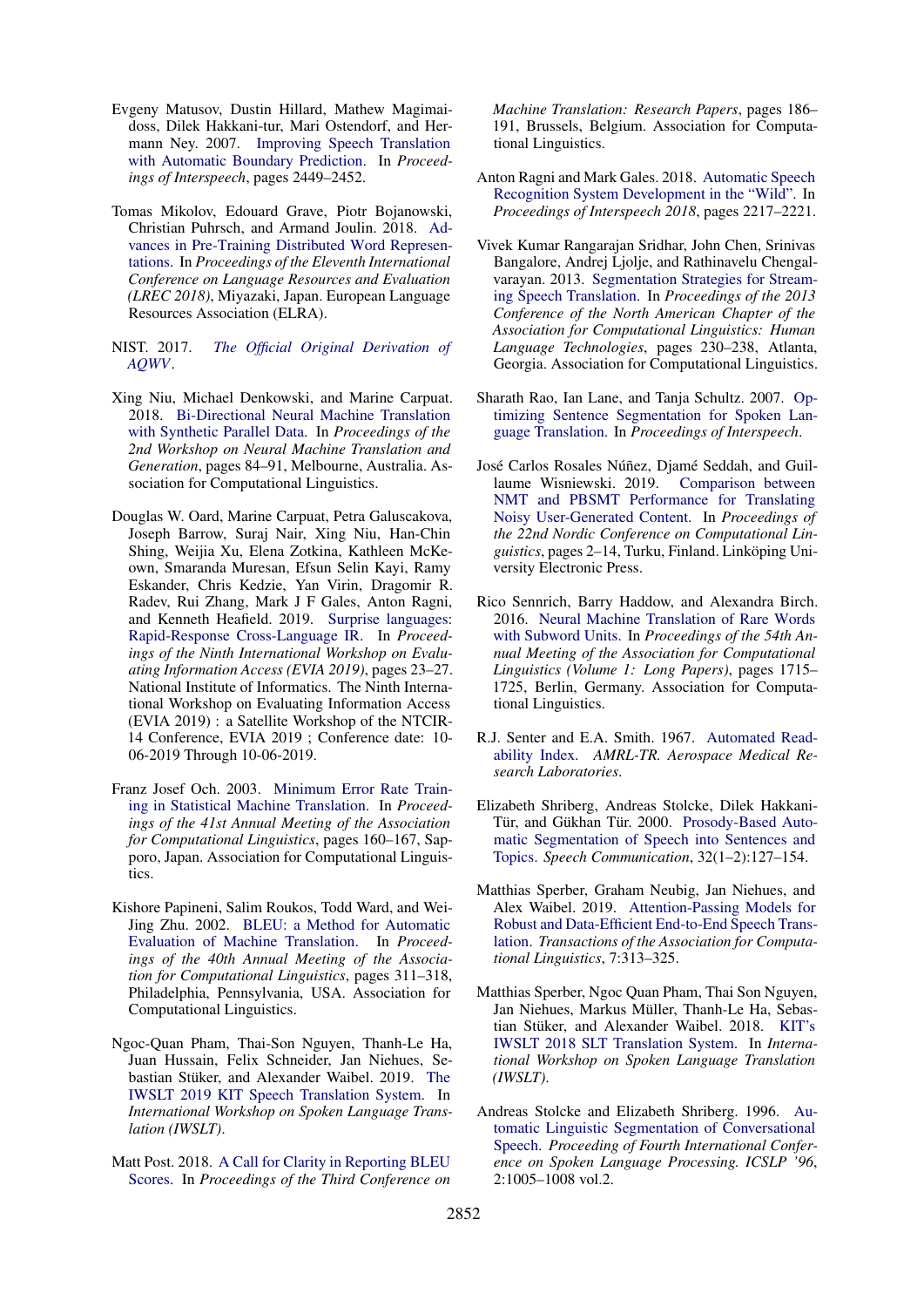- <span id="page-11-3"></span>Trevor Strohman, Donald Metzler, Howard Turtle, and W. Croft. 2005. [Indri: A language-model based](http://ciir.cs.umass.edu/pubfiles/ir-407.pdf) [search engine for complex queries.](http://ciir.cs.umass.edu/pubfiles/ir-407.pdf) *Information Retrieval*.
- <span id="page-11-2"></span>Ashish Vaswani, Noam Shazeer, Niki Parmar, Jakob Uszkoreit, Llion Jones, Aidan N Gomez, Łukasz Kaiser, and Illia Polosukhin. 2017. [Attention is All](http://papers.nips.cc/paper/7181-attention-is-all-you-need.pdf) [You Need.](http://papers.nips.cc/paper/7181-attention-is-all-you-need.pdf) In I. Guyon, U. V. Luxburg, S. Bengio, H. Wallach, R. Fergus, S. Vishwanathan, and R. Garnett, editors, *Advances in Neural Information Processing Systems 30*, pages 5998–6008. Curran Associates, Inc.
- <span id="page-11-0"></span>David Wan, Zhengping Jiang, Chris Kedzie, Elsbeth Turcan, Peter Bell, and Kathy McKeown. 2020. [Sub](https://www.aclweb.org/anthology/2020.clssts-1.11)[titles to Segmentation: Improving Low-Resource](https://www.aclweb.org/anthology/2020.clssts-1.11) [Speech-to-Text Translation Pipelines.](https://www.aclweb.org/anthology/2020.clssts-1.11) In *Proceedings of the workshop on Cross-Language Search and Summarization of Text and Speech (CLSSTS2020)*, pages 68–73, Marseille, France. European Language Resources Association.
- <span id="page-11-1"></span>Ron J. Weiss, Jan Chorowski, Navdeep Jaitly, Yonghui Wu, and Zhifeng Chen. 2017. [Sequence-to](https://doi.org/10.21437/Interspeech.2017-503)[sequence Models Can Directly Translate Foreign](https://doi.org/10.21437/Interspeech.2017-503) [Speech.](https://doi.org/10.21437/Interspeech.2017-503) In *Proceedings of Interspeech 2017*, pages 2625–2629.
- <span id="page-11-4"></span>B. L. Welch. 1947. [THE GENERALIZATION OF](https://doi.org/10.1093/biomet/34.1-2.28) ['STUDENT'S' PROBLEM WHEN SEVERAL DIF-](https://doi.org/10.1093/biomet/34.1-2.28)[FERENT POPULATION VARLANCES ARE IN-](https://doi.org/10.1093/biomet/34.1-2.28)[VOLVED.](https://doi.org/10.1093/biomet/34.1-2.28) *Biometrika*, 34(1-2):28–35.
- <span id="page-11-5"></span>Le Zhang, Damianos Karakos, William Hartmann, Manaj Srivastava, Lee Tarlin, David Akodes, Sanjay Krishna Gouda, Numra Bathool, Lingjun Zhao, Zhuolin Jiang, Richard Schwartz, and John Makhoul. 2020. [The 2019 BBN Cross-lingual In](https://www.aclweb.org/anthology/2020.clssts-1.8)[formation Retrieval System.](https://www.aclweb.org/anthology/2020.clssts-1.8) In *Proceedings of the workshop on Cross-Language Search and Summarization of Text and Speech (CLSSTS2020)*, pages 44–51, Marseille, France. European Language Resources Association.